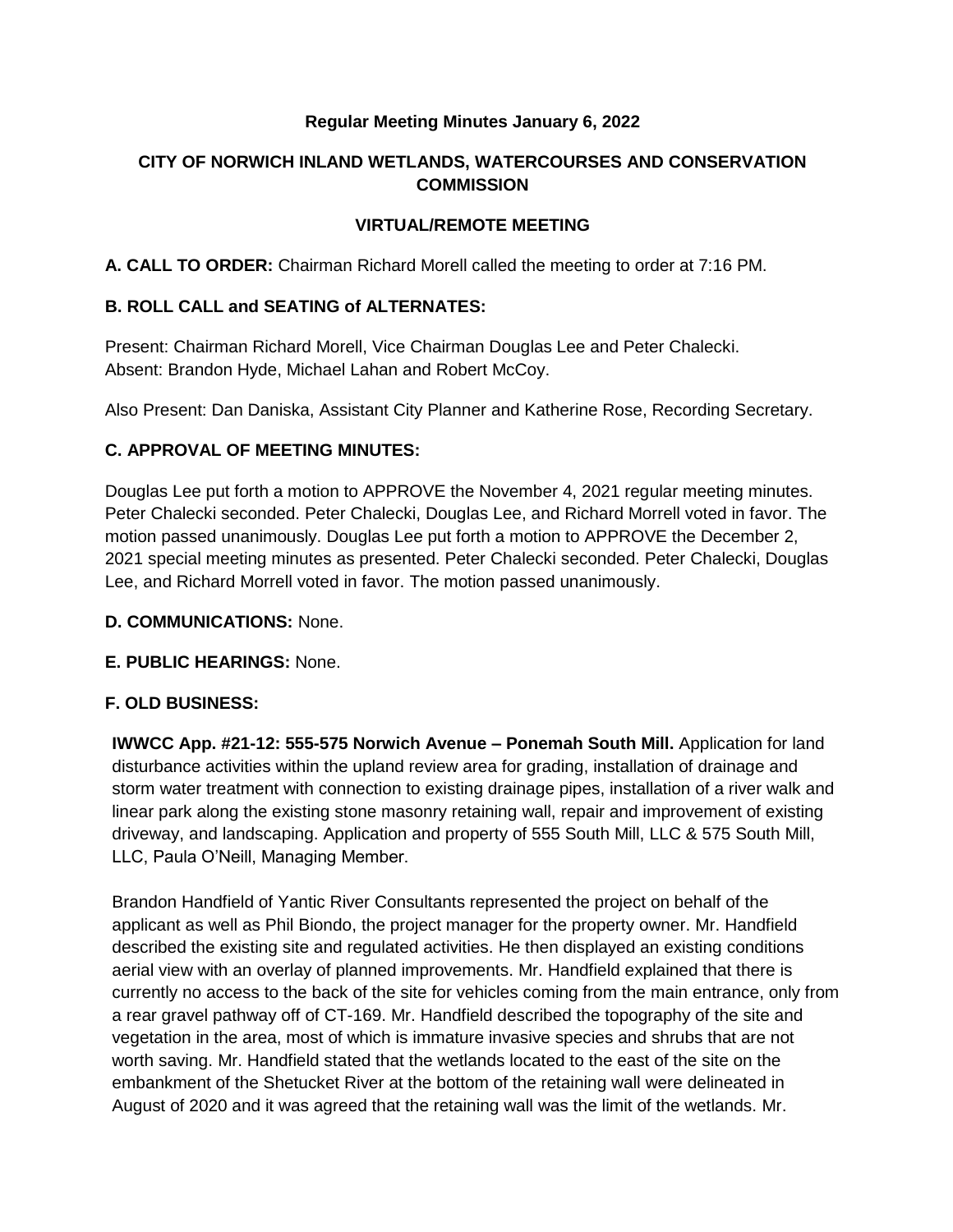Handfield noted on the plan where the FEMA special flood hazard areas were marked and stated that most of the site fell outside of a regulated FEMA area aside from a low spot along the limits of the project along the northern extent of the retaining wall. Mr. Handfield discussed the limit of activity in the rear of the building. He stated the proposal is to develop the existing mill structure into 146 multi-family apartments with the main access coming from the existing Norwich Avenue intersection. He continued that they would improve the current driveway at the northwest corner and would be constructing parking with access in a counter-clockwise direction.

Mr. Handfield stated they would be removing a small connecting portion of the building between the south mill and the adjacent building, as there is currently no physical access to the rear of the site. He continued that a road would be constructed between the two buildings to serve a new parking lot which would taper down to basement level to match existing grade. Brandon Handfield stated they would reconnect to the rear access drive along the river, which begins at the southeast corner and ends at the northeast corner, and that the access drive would be paved and widened slightly to conform to current zoning regulations. Mr. Handfield added that some parking areas would be provided to serve recreational use along the river. Mr. Handfield showed where the limit of the 100-foot upland review area fell within the plans and discussed the regulated activities occurring within the area such as improving the gravel access drive along the river; installing parking for use of the linear river pathway and park; the installation of a trash enclosure into the retaining wall of the embankment; cutting down invasive growth adjacent to the river; installing a stone dust pathway parallel to the top of the retaining wall; the addition of native plantings between the path and driveway; and the of planting of conservation seed between the path and the wall.

Mr. Handfield continued that in the area on the site plan shown as a park with benches there will be a maintained grass area. He stated their proposal also included picking up the drainage from the front of the site and discharge in a counter clockwise direction following the parking areas, which would then connect to the existing manhole at the bottom of the retaining wall in the northeast corner that discharges into the Shetucket River. Mr. Handfield stated both the State of Connecticut and North Mill already discharge through the same pipe and there is sufficient capacity to connect into it. He stated prior to reconnecting into the pipe there would be a storm water treatment structure installed that will be sized to handle the first inch of flow on all new paved surfaces within the area. Mr. Handfield explained that anything collected on the pavement would pass through the treatment structure before discharging to the existing system in the river. He stated the roof water would continue to discharge either through the existing system to the north or will connect to the new collection system. Mr. Handfield discussed the applicant's fully developed erosion sediment control plan that meets the 2002 State of Connecticut guidelines and where controls would sit in the regulated area. Mr. Handfield stated he had received the city engineer's comments related to drainage and noted the information in the memorandum prepared by city staff and that he did submit drainage calculations to the engineer related to the overall storm water runoff from the site to confirm that nothing needs to be attenuated before discharging into the river. Brandon Handfield continued that he does owe the City Engineer the pipe flow calculations related to the size of the pipes that bring the drainage around to connect but that he submitted treatment calculations to the engineer that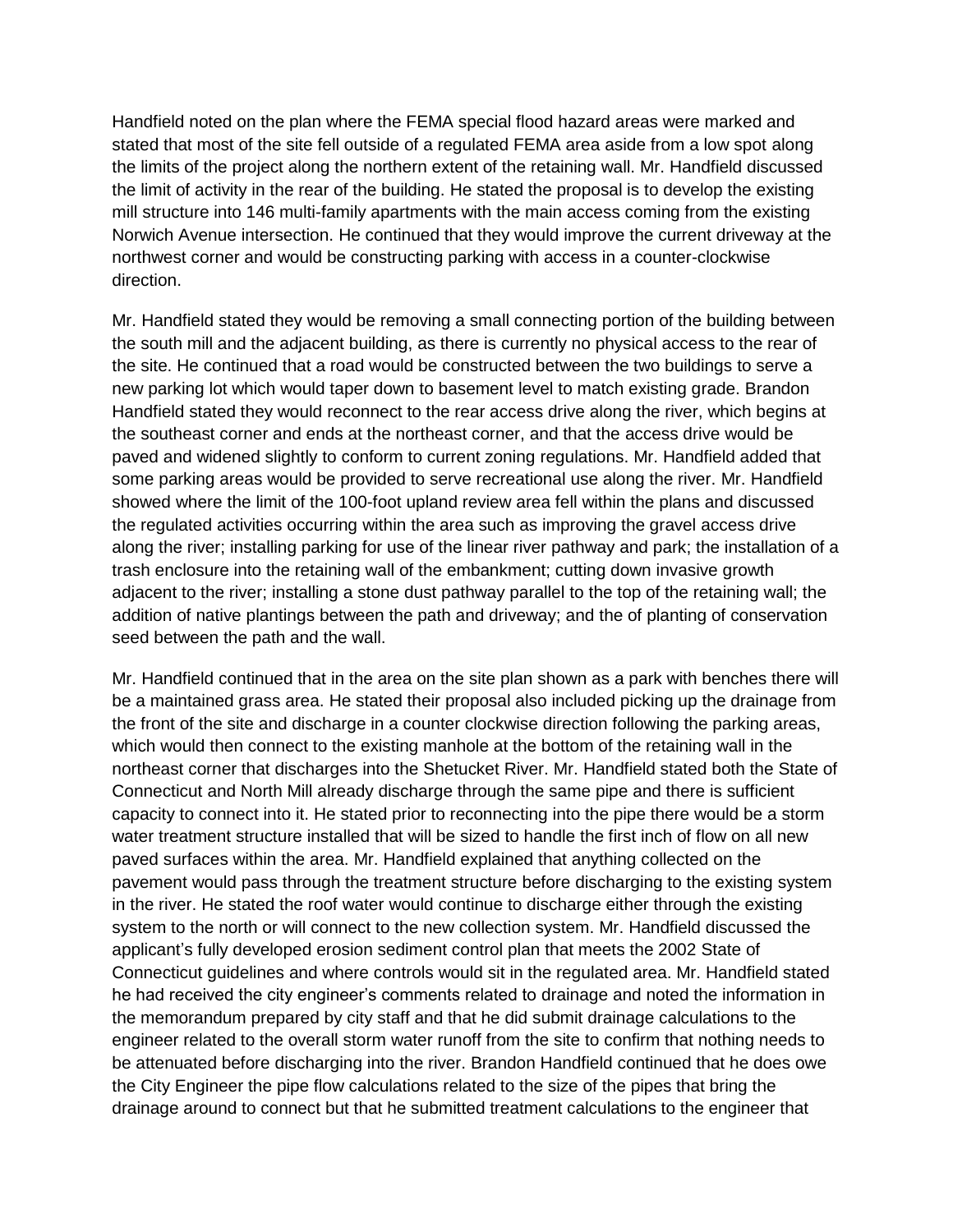day to confirm that a single point source treatment is adequate to satisfy the DEEP manual and 2004 water quality manual.

Douglas Lee asked for detail on the size of the point treatment facility. Brandon Handfield responded that it would be a six foot diameter manhole that has multiple swirl chambers within it, inside of which there will be separation of debris, pollutants, sediment and floatables before discharging from the north side. Mr. Handfield continued that all low flows that come from the collection system would hydro dynamically swirl through the treatment facility and high flows associated with a larger storm would pass through an internal bypass in the structure, past the treatment side and continue on through. Douglas Lee asked for information on the proposed management plan as a large area of water is proposed to flow through a single point. Brandon Handfield responded the site would need to treat about two CFS for that storm and the sides of the structure are a Hydroworks HG6 or equal, which is in the lower half of what they typically specify for a treatment structure. Brandon Handfield continued that there would be a specific maintenance chart employed and that there would be maintenance guidelines provided once the exact treatment structure was selected.

Peter Chalecki asked if any monitor wells were located in the upland regulated area. Brandon Handfield responded he would need to consult the survey but there is currently an environmental remediation program occurring in the area where they are monitoring wells and cleaning up some areas where polluted soil were detected. Peter Chalecki asked if the driveway along the riverwalk would remain permeable or if asphalt would be put in. Brandon Handfield responded it would be a 20 foot wide paved driveway and to minimize concentrating flows they mimicked the sheet flow runoff when possible, so that everything to the south of the trash enclosure will continue to be sheet flow onto the vegetative surface, as it currently flows. Peter Chalecki asked if attenuation was not needed or if that was yet to be determined. Brandon Handfield responded that attenuation is not needed for the site as after reviewing the existing and proposed conditions it was determined there is an increase in impervious surface as compared to existing and the reason for that he did not take into account historical development that had been removed. Brandon Handfield continued that the main reason for not attenuating is due to the fact they will be directly discharging to the Shetucket River and are discouraged from attenuating when so close to a large river water source because of the differences in sizes of watershed and in time of concentration. Brandon Handfield discussed the city engineer's approvals.

Douglas Lee made a motion to waive the reading of the staff memo. Peter Chalecki seconded. All voted in favor. The motion passed unanimously.

Douglas Lee made a motion that the application was not a significant activity and did not require a public hearing. Peter Chalecki seconded. All voted in favor. The motion passed unanimously.

Douglas Lee put forth a motion to to APPROVE IWWCC application #21-12 with the following conditions:

● That the approval is valid for FIVE YEARS and will expire on 01/06/2027.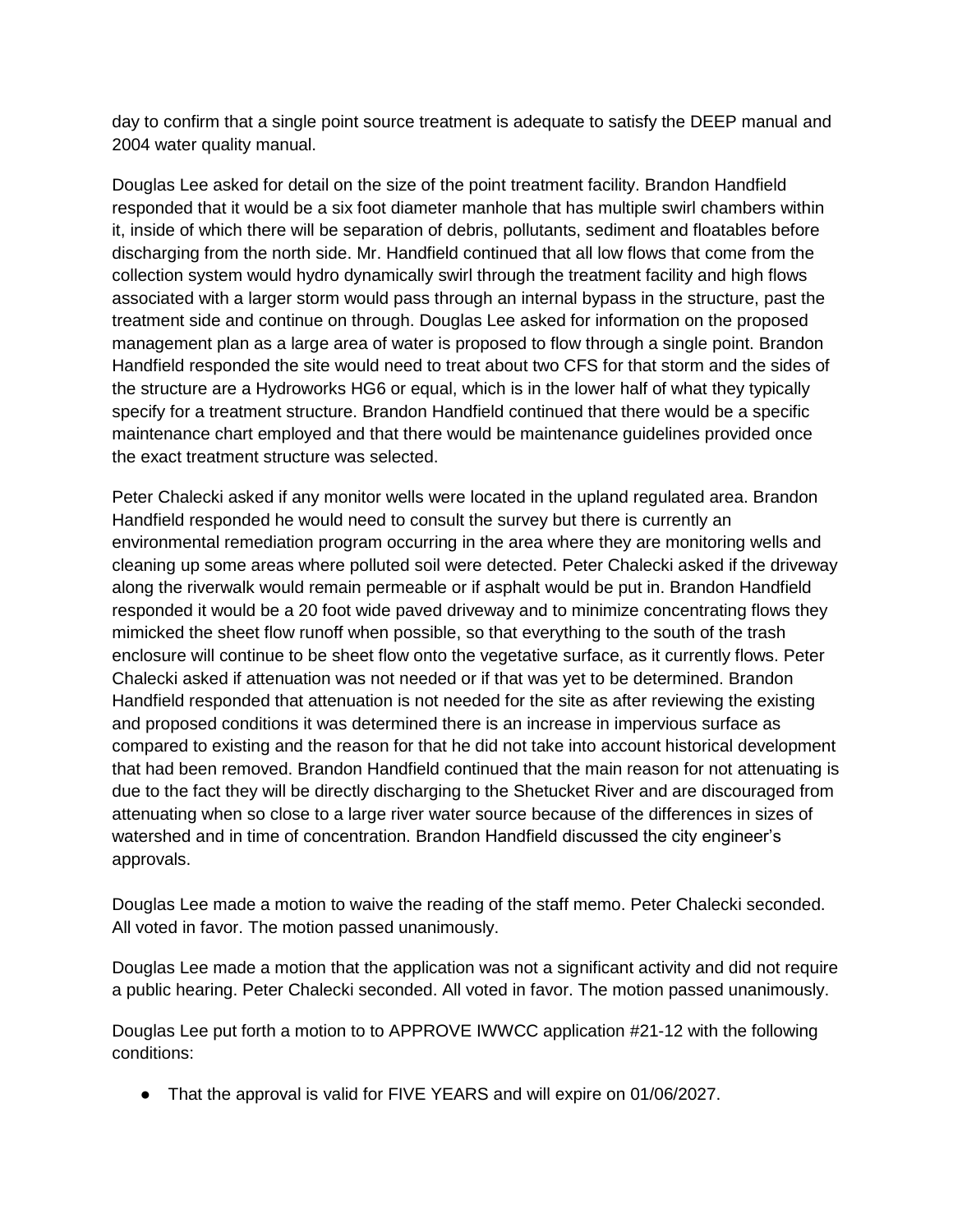- That a bond, in an amount satisfactory to the City Engineer, be submitted for Erosion and Sediment Control and Site Restoration.
- That the Review Comments from the City Engineer in an email dated 01/04/2022 be addressed before the final revised plans be submitted and reviewed by City Staff.
- That final revised plans be submitted and reviewed by City Staff.
- That all site activities shall be conducted in accordance with the plans, specifications and documents of record. Any deviation from the approved plans or construction sequence shall be cause for enforcement action by the Inland Wetlands, Watercourses and Conservation Commission.
- That the permittee shall notify the Inland Wetlands Agent prior to the commencement of work and upon its completion.
- That all work and all regulated activities conducted pursuant to this authorization shall be consistent with the terms and conditions of this approval. Any structures, excavation, fill, obstructions, encroachments or regulated activities not specifically identified and authorized herein shall constitute a violation of this approval and may result in its modification, suspension, or revocation. Upon initiation of the activities authorized herein, the permittee thereby accepts and agrees to comply with the terms and conditions of this approval.
- That no equipment or materials including without limitation fill, construction materials, or debris, shall be
- deposited, placed, or stored in any wetland or watercourse on or off site unless specifically authorized by this approval.
- That the General Provisions stated in Section 11.9 of the Inland Wetlands and Watercourse Regulations are applicable to this permit.
- That the permit shall not be assigned or transferred to another entity without the written permission of the Commission.
- That all erosion and sediment control measures shall be in accordance with the Connecticut Guidelines for Erosion and Sediment Control. Erosion and sediment control measures shall be installed and inspected prior to site disturbance. It is the permittee's responsibility to schedule the inspection with the Norwich Planning Department. Additional erosion and sediment control measures shall be installed if determined to be necessary by the Designated Agent. The permittee shall take such necessary steps consistent with the terms and conditions of the approval, to control stormwater discharges and to prevent erosion and sedimentation and to otherwise prevent pollution of wetlands and watercourses.
- That this permit will be strictly enforced. The Commission may suspend or revoke this permit, may direct the Commission's Agent to issue a cease and desist order or may require the applicant to modify, extend, or revise the site work or restore the area to its original condition if it finds that the applicant has not complied with the conditions set forth in this approval or if the applicant exceeds the scope of this approval as set forth herein or if the intended use or actual use of the general site is not as represented by the application or the plan of record.

Peter Chalecki seconded. All voted in favor. The motion passed unanimously.